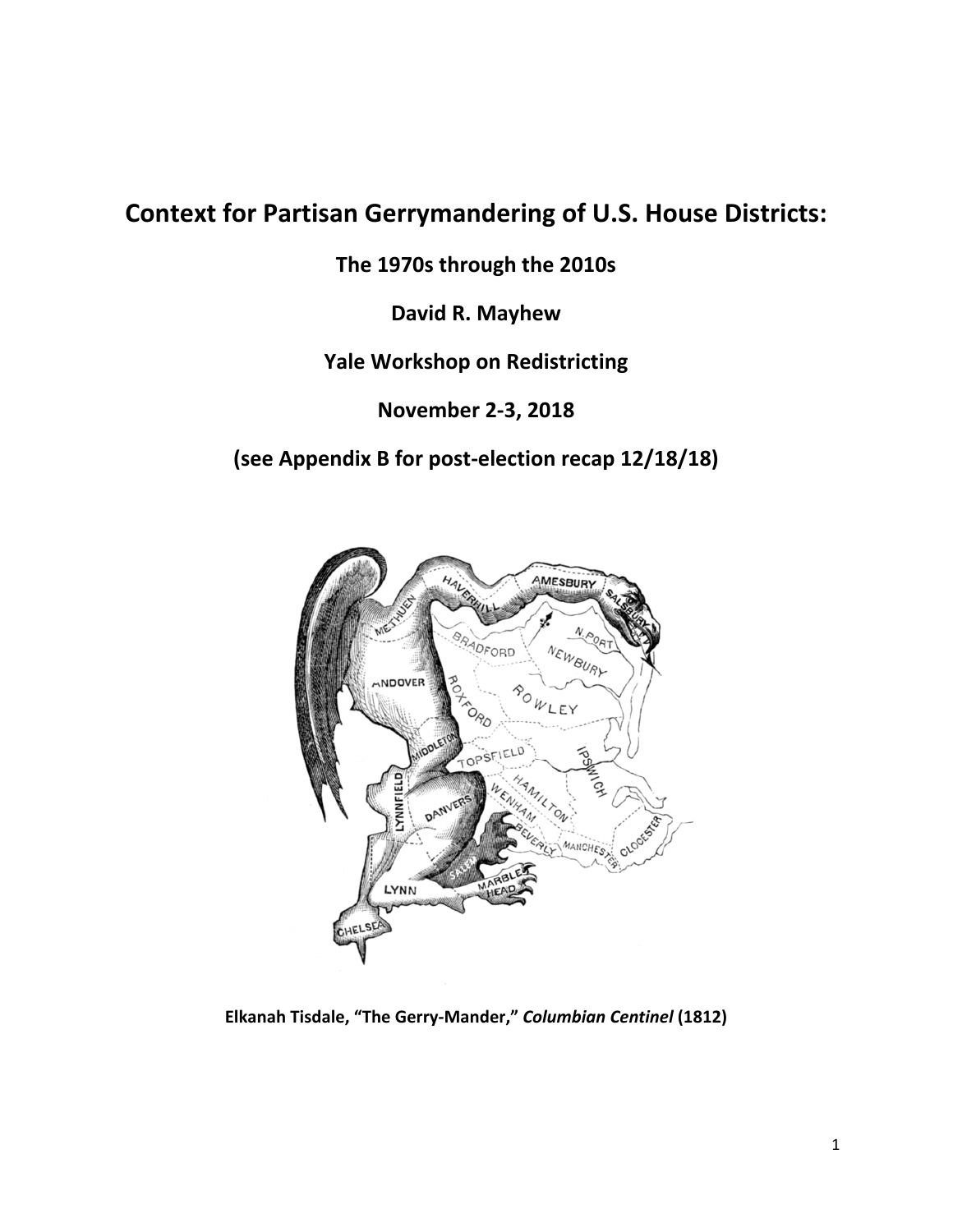**When can partisan gerrymandering take place? It is a necessary condition that a single party control all the elected branches of a government that have veto power. It's not a sufficient condition, about which more below.** 

**But it's a necessary condition. Hence the possible utility of a metric clocking the incidence of that condition. In the drawing of U.S. House districts, how has such a metric played out since the 1960s? At that time, the Supreme Court shook the state legislatures into overhauling their state maps each new decade. Five times we have seen a familiar rhythm. A national Census occurs in a year ending in a zero. New district maps are drawn during years**  ending in X1-X2. The new maps are deployed in a November election in a year ending in X2. **Generally speaking, these maps stay in place during a decade's next four election years ending in X4, X4, X8, and X0. Often, geographic tinkering occurs after year X2, but the maps drawn in advance of year X2 have a good deal of lasting power. Lucky is the party that wins a national landslide election victory in a year ending in X0, as did the Republicans in 2010, allowing them to redraw many district maps in advance of November 2012.** 

**Under inspection here is partisan gerrymandering. I bypass other patterns of gerrymandering, such as bipartisan deals and individual‐incumbent deals, which can offer their own kinds of strategies and pathologies. At issue is thumb‐on‐the‐scale partisan advantage.** 

 **that state's Democrats from a 22‐21 House seat edge in 1980 to a 27‐18 edge in 1982. It is worth stating that partisan gerrymandering is not a new thing. Notwithstanding the brutalism and high‐tech maps of the current decade, the practice goes well back into the nineteenth century. It would be hard to beat Ohio of the 1880s and 1890s. Still legendary is Phil Burton's California map of 1981‐82—it predated computer wizardry—which helped loft** 

**The condition of single‐party control needs clearer specification. Conventionally, in the American context, it means that a party controls all three of a state's elected institutions—its governorship, its state senate majority, and its state assembly majority. But there are wrinkles. I try to accommodate them. Single‐party control should also include cases where a party has two‐thirds majorities in both of a state's legislative houses, thus, assuming a conventional two‐thirds veto rule (I haven't tracked all the state constitutions on this point), demoting a governor of the opposite party into irrelevance. This supremacy was enjoyed by the Democrats in Texas in 1981‐82, Alabama in 1991‐92, Arkansas, Massachusetts, and Rhode Island in 2001‐02, and the Republicans in New Hampshire in 2011‐12. However the actual politics played out, those were the formal templates at those times in those states. Call that single‐party control. Then there is North Carolina, where governors haven't enjoyed any formal veto power at all over districting plans. There, simple legislative majorities of Democrats could ignore a Republican governor in 1991‐92, and simple majorities of**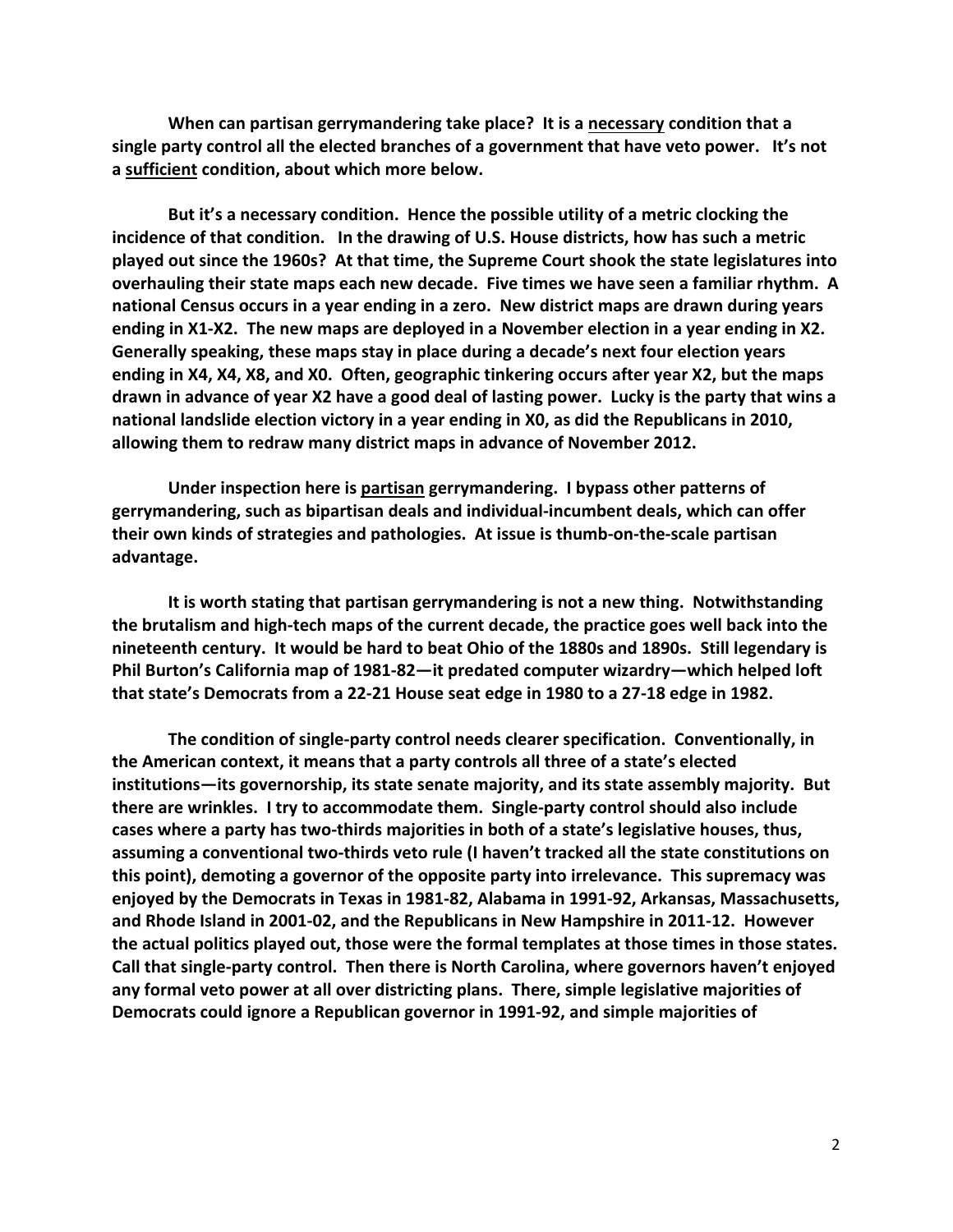**too.1 Republicans could ignore a Democratic governor in 2011‐12. Call that single‐party control,** 

**For a summary portrait of House districts that have satisfied the single‐party‐control metric, and those that have not, see Figure 1. (See Appendix A for full dataset.) On the Y axis are Ns of House districts, capped at the full 435. On the X axis are the five biennial junctures since 1970 in which immediate post‐Census redistricting has taken place. To make the district total a complete set of 435, I have stuffed a few odd cases into the residual territory at the top of the figure—the territory that exhibits absence of single‐party control: Certain states (currently, there are seven) have only one House district, making partisan gerrymandering impossible. Nebraska has a formally nonpartisan legislature, making partisan gerrymandering of its (currently three) districts impossible, formally so anyway.** 



**Figure 1: House Districts that have satisfied the Single‐Party Control Metric.** 

*Source:* **Prepared by John A. Dearborn.** 

**The gist of Figure 1: Until recently, the Ns of districts formally open to partisan gerrymandering in years X1‐X2 averaged just over half the full count of the House—236, 250, 167, and 225. In 2011‐12, the metric surged to roughly three quarters of the full count of the House—331.** 

<sup>&</sup>lt;sup>1</sup> Sources on the party-control patterns: On 1970+, Richard G. Niemi and Laura R. Winsky, "The Persistence of chart at 568. On 1980+, Andrew W. Robertson, "American Redistricting in the 1980s: The Effect on the Mid‐Term Elections," Electoral Studies 2:2 (1983), 113-19, chart at 121. On 1990+ and 2000+, FairVote Archives, online. On Partisan Redistricting Effects in Congressional Elections in the 1970s," Journal of Politics 54:2 (May 1992), 565-72, 2011+, chiefly Michael Barone and Chuck McCutcheon, The Almanac of American Politics 2014 (Chicago: University of Chicago Press, 2013). Otherwise, scattered internet sources for occasional fugitive data.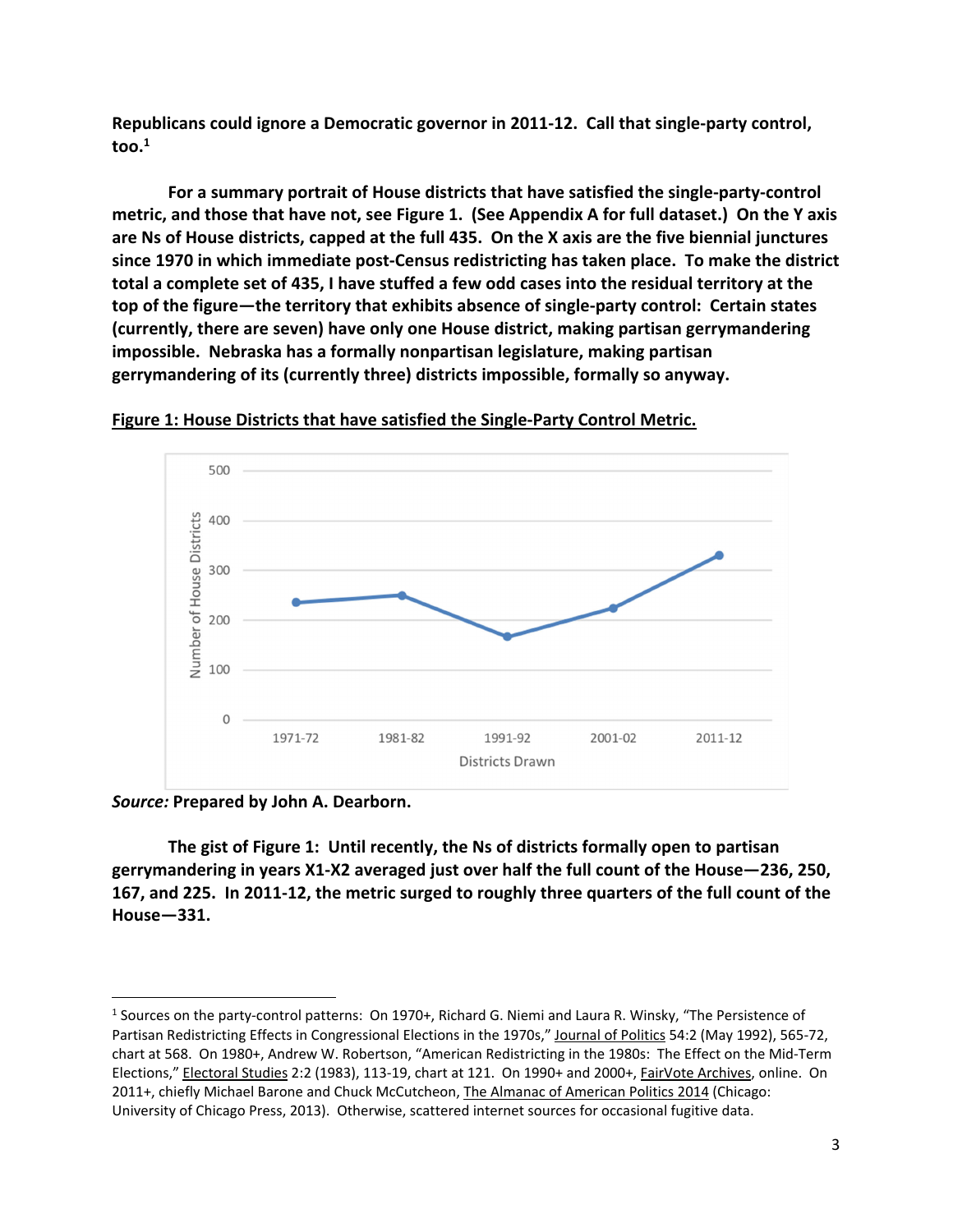**Single‐party control, the necessary condition, establishes a ceiling on partisan gerrymandering. But it is just that, a ceiling. It is not a sufficient condition. Parties are like five‐year‐olds in front of whom matches are placed. The kids will probably play with the matches, but they may not. They may take a pass, or they may bungle. Beyond that, parties may be impeded from self‐serving gerrymandering for one reason or another. Processes or other players may constrain them. It is not possible to get anything like a precise measurement bead on the reluctances or constraints that might ward off partisan gerrymandering, even in the favorable circumstance of single‐party control. For one thing, the deadly analytic factor of anticipated reactions can play a role. Suffice it to say that, in practice, partisan gerrymandering takes place somewhere nontrivially short of its formally possible ceiling as defined above. The clouding or impeding of partisan manipulation can be substantial. Here are some of the notable instances:** 

**‐‐In 1991‐92, a new imperative to draw majority‐minority districts veered the mapping strategies in many southern states.** 

**‐‐Iowa since 1980, Arizona since 2000, and California since 2010 have given over their redistricting to nonpartisan commissions. This is a reform trend of obvious and growing importance. It is not always clear what to make of it. Can the commissions be gamed? In Iowa that's very unlikely, but there is controversy about California. In that state, the Democrats advanced from a 34‐19 House seat edge in pre‐commission 2010 to a 38‐15 edge**  using a freshly drawn commission map in 2012.

**‐‐In New Jersey in recent decades, a commission process seems to have constrained either party from ravaging the other too badly.** 

**‐‐In Florida in 2011‐12, how much did a preceding referendum decision aimed at purifying the line‐drawing actually constrain the politicians?** 

 **satisficing appeal to the Democrats. ‐‐In Ohio in 2011‐12, in the realm of anticipated reactions, wariness of a court challenge seems to have nudged the dominant Republicans into a bipartisan deal of** 

**‐‐Sometimes, when the elected institutions have deadlocked, the courts have taken control of redistricting. Instances include Kansas in 2001‐02, Connecticut in 2001‐02, Illinois at least twice.** 

 **Virginia. The Democrats did the same in Illinois and Maryland. And so on. Partisan gerrymandering does not perform up to its notional formal ceiling. That is clear. But obviously it does perform, or else we wouldn't be having these discussions. The current decade stands out. In 2011‐12, the Republicans drew ingenious self‐ serving maps in at least Florida, Michigan, North Carolina, Ohio, Pennsylvania, Texas, and** 

**How does the Republican performance in the current decade stack up historically? Well, it is a new thing. At the root of it all, a Republican edge in the single‐party‐control metric as defined above is a new thing. It is spectacularly new. See Figure 2, which charts by party the Ns of House districts drawn according to metric's conditions of single party control at the biennial junctures of 1971‐72, 1981‐82, 1991‐92, 2001‐02, and 2011‐12. As seen here, the Democrats used to enjoy an immense advantage in matches available to play with. Now, in this decade, for the first time, courtesy of their 2010 landslide election, the Republicans**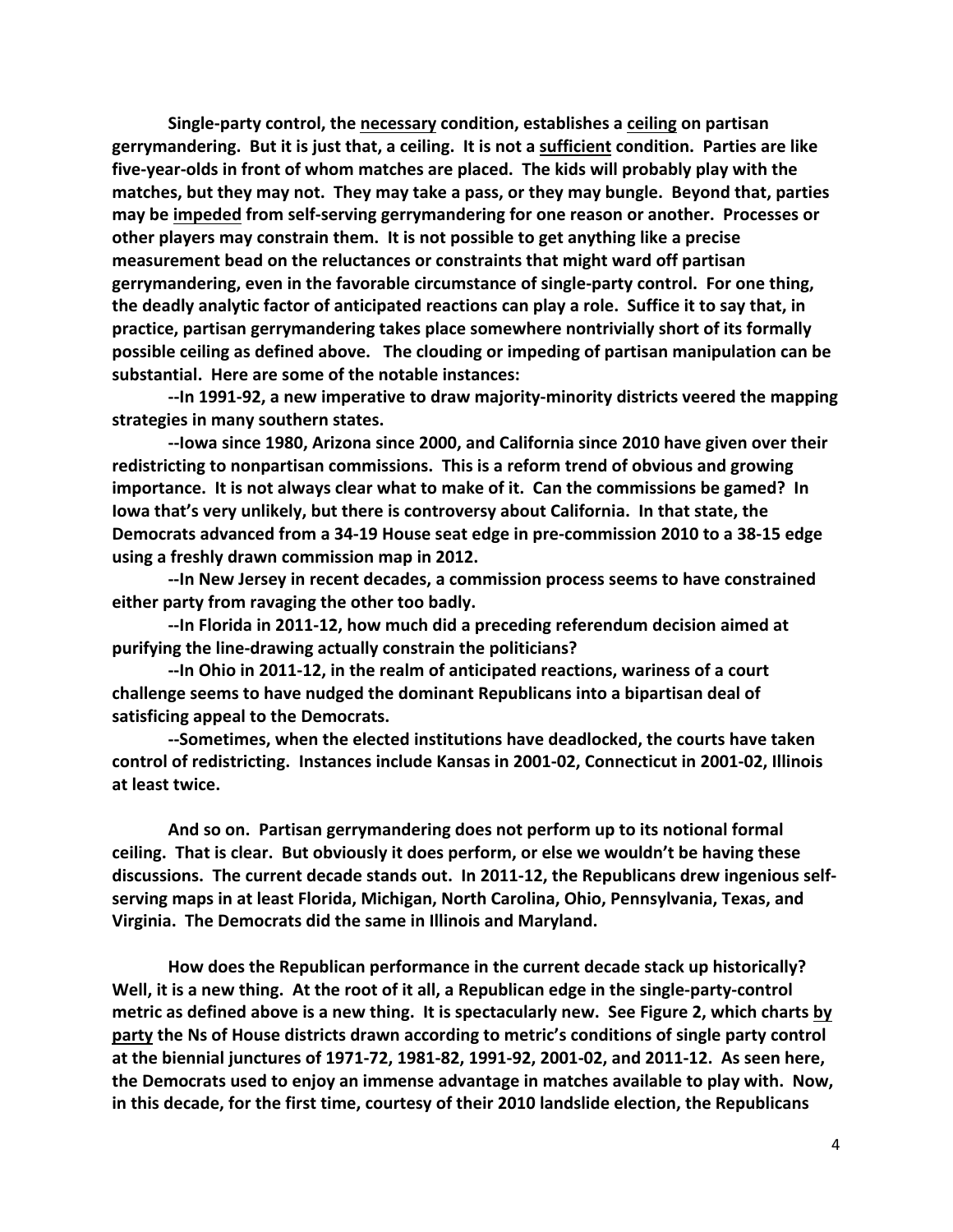**came to enjoy a sizable advantage. Gerrymandering has surged as a concern during this decade, no doubt for several reasons including the sinuousness of the maps and the brazenness of the processes. Yet another plausible reason is that it is the Republicans, not the Democrats, who have lucked out in this decade's turn of the election wheel. Not surprisingly, journalists, law school professors, and other academics have been pressing an agenda of analysis, alarm, and reform.** 

## **Figure 2: House Districts that have satisfied the Single‐Party Control Metric, partitioned into which party was on top.**



*Source:* **Prepared by John A. Dearborn.** 

**How bad is the problem of partisan gerrymandering at the level of the U.S. House? It is bad enough. For one thing, it helps spread an aroma of illegitimacy across the elections. Getting rid of the practice would be good. Yet note that the problem can be much worse in other domains—in the drawing of any state's full complement of state legislative districts, or in shaping a state's U.S. House delegation. In those cases, a whole universe of seats can be tilted one way. In contrast, at the level of the full U.S. House, there is always considerable constraint, offset, and balance. Leaving aside the various impediments to playing with the available matches, it is always true that a great many states enjoy divided party control as they draw their U.S. House districts, and that among the states that redistrict under unified party control, some will be controlled by Democrats and others by Republicans. Thus the decade‐specific terrain of any party's net possible nation‐level advantage in the drawing of U.S. House districts, going by the metric employed here, compared with what can happen in redistricting a state legislature, has always been limited. For the five decades analyzed here, it has never exceeded 36% of the size of the House. See Figure 3 for the measure. Subtracting one party's stock of matches‐are‐available districts from the other party's stock, the edges have been 54, 156, 157, and 15 districts to the Democrats' favor at, respectively, the first four X1‐X2 redistricting junctures, and 103 seats to the Republicans' favor in 2011‐12.**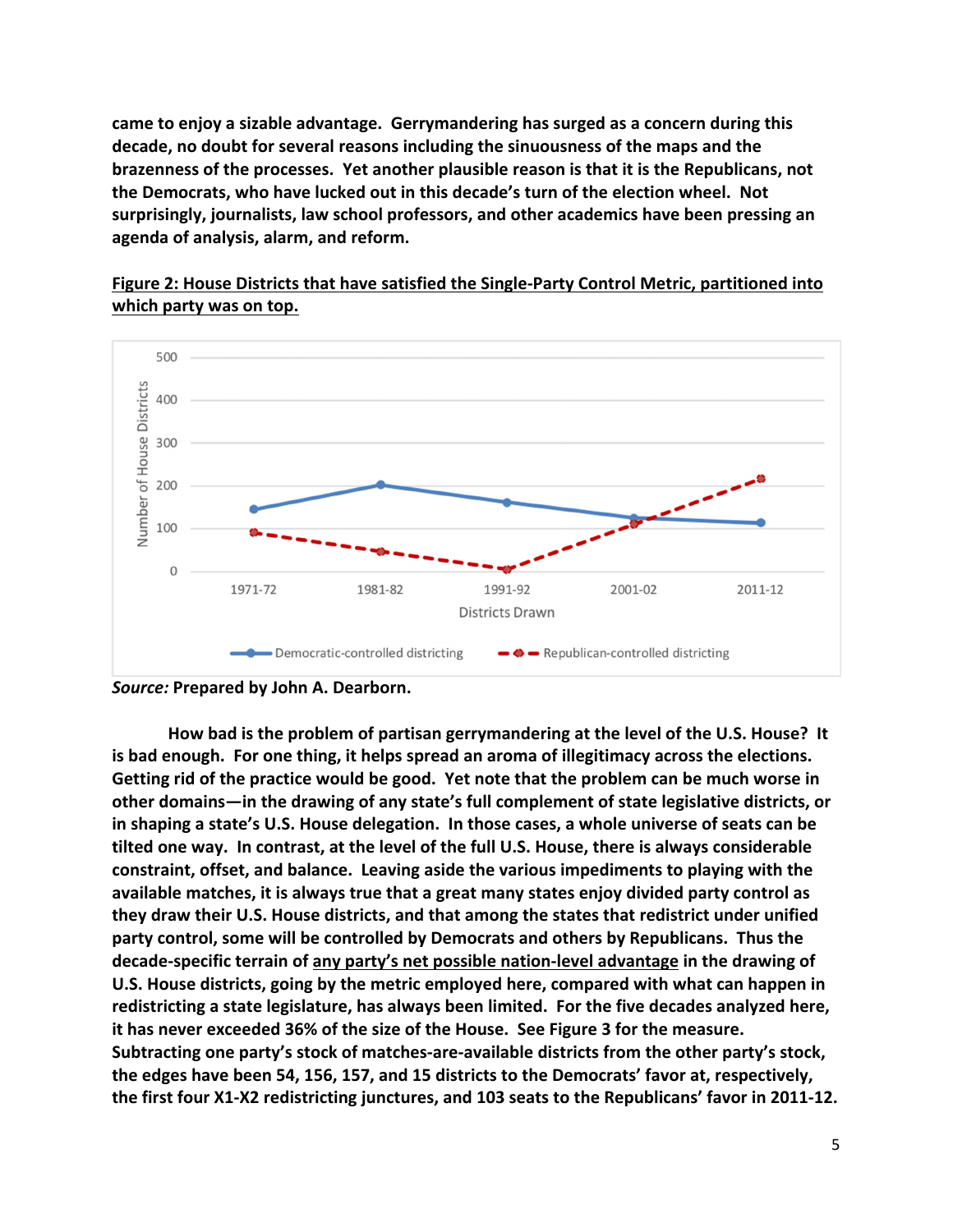

## **Figure 3: Net Party Edges in Districts Available for Gerrymandering.**

*Note:* **All Democratic edges except for Republican edge in 2011‐12.**  *Source:* **Prepared by John A. Dearborn.** 

**Across the five decades, how have the new district maps drawn for election years X2 played out during the subsequent election years X4, X6, X8, and X0? One pattern to look for is churn, or turnover. What has been the lasting power of these districting designs? At the most general level, what share of the 435 districts have switched from one party to the other (in some cases switching back), in any of their November outcomes compared with their immediately preceding November outcomes, at any time during a decade's four post‐X2 elections? That is a question of general interest. Beyond that, what about the option of partisan gerrymandering? What happens if each decade's universe of 435 districts is partitioned into a) those drawn under conditions satisfying the single‐party metric and b) those not satisfying the metric? Yes, other independent variables no doubt butt into this analysis and swerve it. Even so, is there evidence that districts drawn under condition a) are distinctively "frozen" from churn or turnover during a decade? Or might they be less frozen? This is a fishing expedition. Do any differences at all turn up?** 

**To confuse things, the current decade allows (as of November 1, 2018) an inspection of only its first two post‐X2 elections, those of 2014 and 2016. For general illumination, the case of all four post‐X2 elections is worth examining, and I do that here for the 1970s, 1980s, 1990s, and 2000s. But to rope in the current decade, I need to compare across just the X4 and X6 elections, and I do that here too. See Table 1.**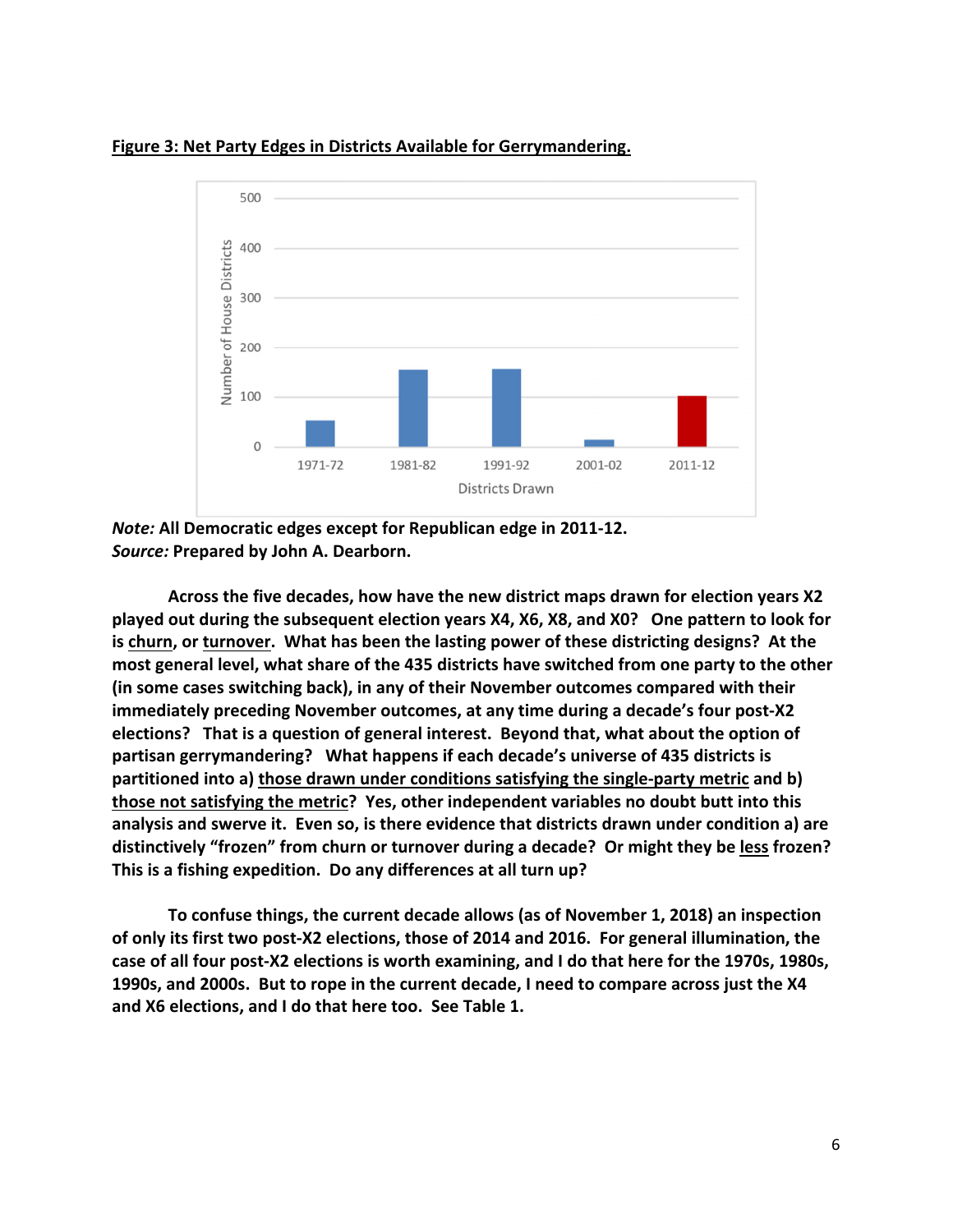|                                                             | 1970s      | 1980s      | 1990s      | 2000s      | 2010s |
|-------------------------------------------------------------|------------|------------|------------|------------|-------|
| All 435 districts                                           |            |            |            |            |       |
| --all years X4, X6, X8, X0<br>--just years X4, X6           | 31%<br>19% | 14%<br>9%  | 25%<br>20% | 22%<br>10% | 6%    |
| Districts satisfying the<br>single-party control metric     |            |            |            |            |       |
| --all years X4, X6, X8, X0<br>--just years X4, X6           | 30%<br>19% | 16%<br>10% | 26%<br>22% | 17%<br>6%  | 5%    |
| Districts not satisfying the<br>single-party-control metric |            |            |            |            |       |
| --all years X4, X6, X8, X0<br>--just years X4, X6           | 33%<br>19% | 12%<br>8%  | 24%<br>20% | 28%<br>15% | 9%    |

**Table 1: Churn/turnover in party control of House districts in the post‐X2 election years of a decade.** 

**The results in the table are scanty. Whatever the theorizing might be, there isn't much evidence that district "frozenness" has prevailed more often, or less often, among districts vulnerable to partisan gerrymandering as opposed to those not thus vulnerable. How does the current decade perform? So far, we see an especially low churn rate overall. Note the table's low values in the right‐hand column—6%, 5%, and 9%. Those values hinge on turnovers in 2014 or 2016 in respectively all 435 districts, the districts satisfying the single‐ party‐control metric, and those not satisfying the metric. In this low‐values respect, the 2010s resembles most closely the 1980s, whose Reagan years X4 and X6 also lacked a national "wave" election that swamped a party in power, at least regarding the House. During the 2010s, a lot of frozenness has been going on, period, regardless of circumstances of party control.** 

**Briefly anyway, what can be said about any patterns of post‐X2 partisan churn? Edgy national elections like those of 1974, 1994, 2006, and 2010 are an obvious major factor. Occasionally, for one reason or another, a state has redrawn its district lines at a juncture later than X2. The Republicans shook up the Texas map during 2003‐04, netting themselves six new seats, after their historic full takeover of that state in the election of 2002. Courts can order redraws. Those have occurred in the current decade in at least Florida and Virginia, and in calendar 2018 in Pennsylvania. Districts can be showcases of ideological or demographic**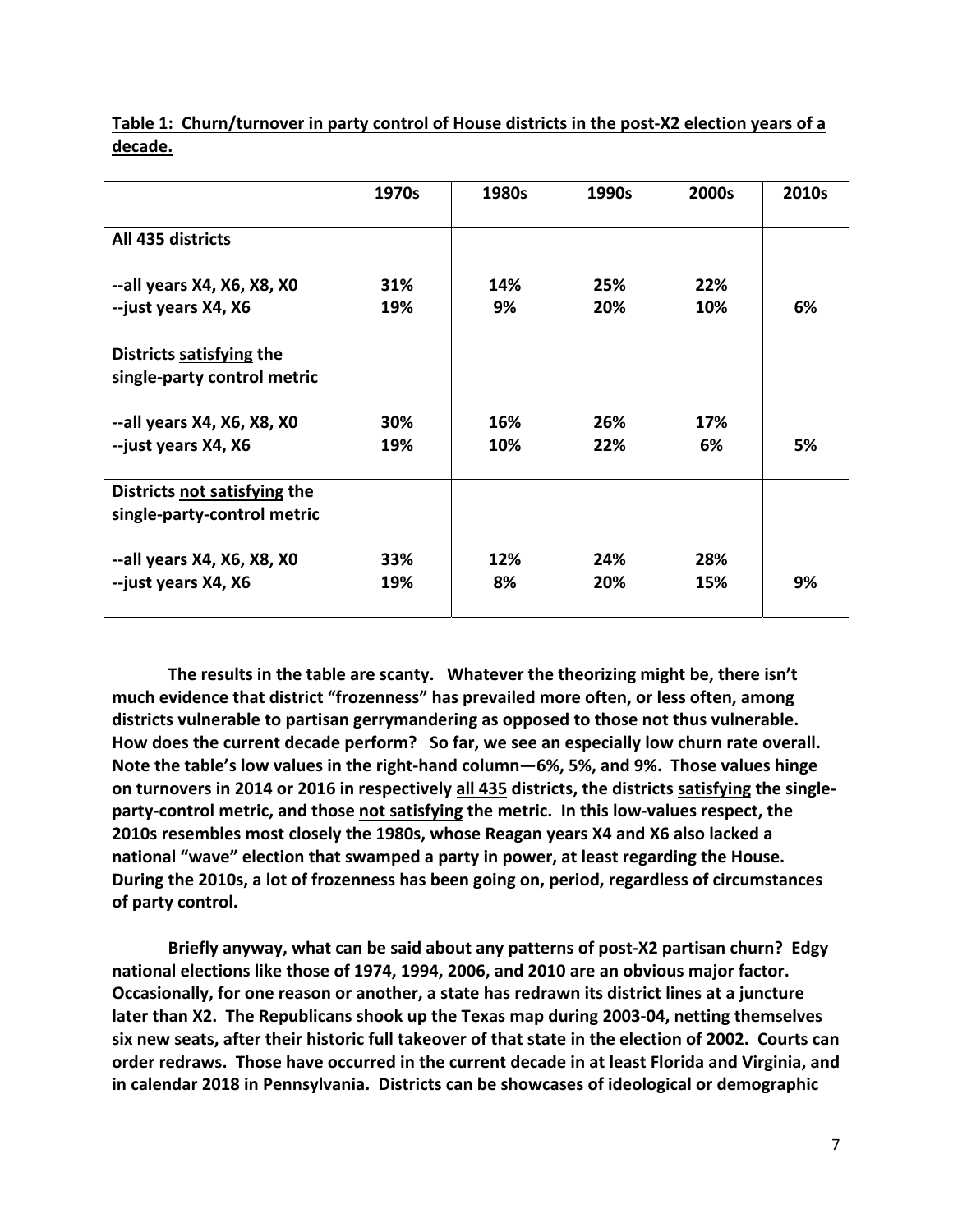**drift, as possibly instanced during in this decade in the party turnovers in GA12, IA1, ME2, NJ5, NY21, NC7, and UT4.** 

**There is one striking pattern. "Open seats," those lacking incumbents on the November ballot, are a friendly location of partisan churn. This is a calculation innocent of anything to do with conditions of party control. The causation here may be muddy, but the pattern is clear. See Table 2. Across the five decades, a range of 36% to 53% of post‐X2 partisan seat turnovers have taken place where seats were "open."2 The figure bounces around a bit using data for just the pair of X4 and X6 elections, but it is steadier using data for all four of any decade's post‐X2 elections. Put it this way: Nearly half the post‐X2 partisan turnovers of the last half century have occurred in open‐seat circumstances.** 

**Table 2: Of districts hosting partisan turnovers, what share of the turnovers occurred in open‐ seat situations?** 

|                                                                  | 1970s | 1980s | 1990s | 2000s | 2010s |
|------------------------------------------------------------------|-------|-------|-------|-------|-------|
| Turnover occurred in year<br>X4, X6, X8, or X0<br>of a decade    | 41%   | 48%   | 50%   | 42%   |       |
| <b>Turnover occurred in</b><br>just year X4 or X6<br>of a decade | 39%   | 53%   | 46%   | 36%   | 42%   |

 a tune‐up. I have ignored the rat‐a‐tat of off‐calendar special elections to vacated House seats. Those are not all that many, and I doubt that including them would affect the results much, but they should be accommodated. <sup>2</sup> This particular calculation hinges on the first instance of any seat's partisan turnover post-X2 during a decade. That is, I ignore here any subsequent change in a seat's party outcome. I regret that this open-seats analysis needs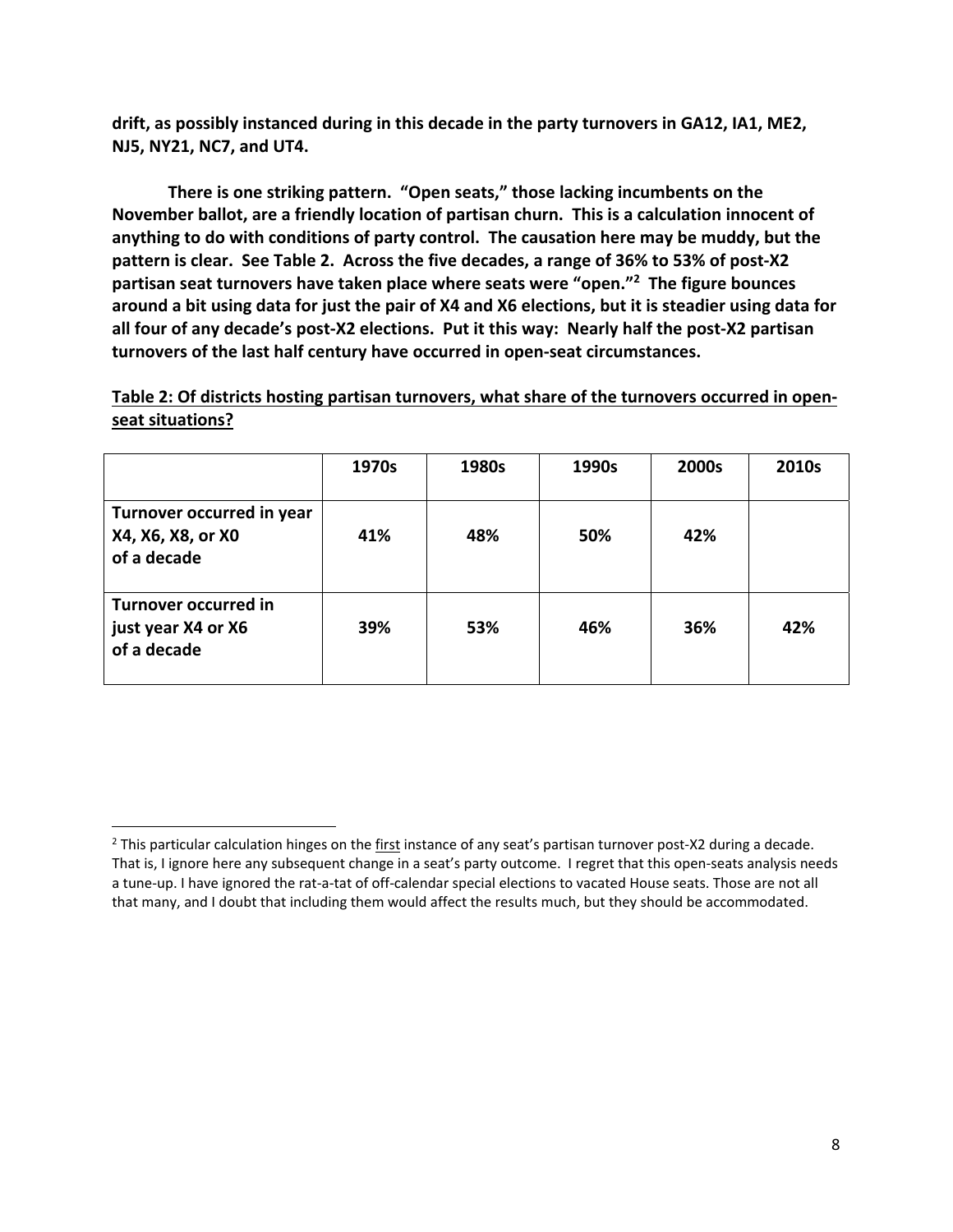**Appendix A: Numbers of states with single‐party control after a census, and total numbers of congressional districts to be drawn within those states**

|             | <b>Democratic-controlled states</b> |               | <b>Republican-controlled states</b> |               |
|-------------|-------------------------------------|---------------|-------------------------------------|---------------|
|             | <b>N</b> states                     | N CDs therein | N states                            | N CDs therein |
| 1970 census | 16                                  | 145           | 7                                   | 91            |
| 1980 census | 20                                  | 205           | 4                                   | 47            |
| 1990 census | 19                                  | 162           | $\overline{2}$                      | 5             |
| 2000 census | 12                                  | 125           | 9                                   | 110           |
| 2010 census | 10                                  | 114           | 20                                  | 217           |

 **Here are the lists of states along with their CD totals:**

 **PA 25, RI 2, SC 6, TX 24 D‐controlled 1970+ ‐ AL 7, AR 4, FL 15, GA 10, HI 2, LA 8, MD 8, MS 5, MO 10, NM 2, NC 11, OK 6,** 

**R‐controlled 1970+ ‐ AZ 4, CO 5, IL 24, IN 11, IA 6, NH 2, NY 39** 

 **R‐controlled 1980+ – IN 10, IA 6, PA 23, WA 8 D‐controlled 1980+ – AL 7, AR 4, CA 45, CT 6, FL 19, GA 10, HI 2, KY 7, LA 8, MD 8, MA 11, MS 5, NJ 14, NM 3, NC 11, OK 6, RI 2, SC 6, TX27, WV 4** 

 **OR 5, RI 2, TN 9, TX 30, VA 11, WV 3 D‐controlled 1990+ – AL7, AR 4, FL 23, GA 11, HI 2, KY 6, MD 8, MS 5, NV 2, NJ 13, NM 3, NC12, OK 6, R‐controlled 1990+ – NH 2, UT 3** 

**D‐controlled 2000+ ‐ AL 7, AR4, CA 53, GA 13, HI 2, KY 6, MD 8, MA10, MS 4, NC 13, RI2, WV 3 R‐controlled 2000+ ‐ FL 25, ID 2, KS 4, MI 15, NJ 13, OH 18, PA 19, UT 3, VA 11** 

**D‐controlled 2010+ ‐ AR 4, CA 53, CT 5, HI 2, IL 18, MD 8, MA 9, RI 2, WA 10, WV 3 R‐controlled 2010+ ‐ AL 7, AZ 9, FL 27, GA 14, ID 2, IN 9, KS 4, ME 2, MI 14, NH2, NC13, OH 16, OK 5, PA18, SC 7, TN 9, TX 36, UT 4, VA 11, WI 8**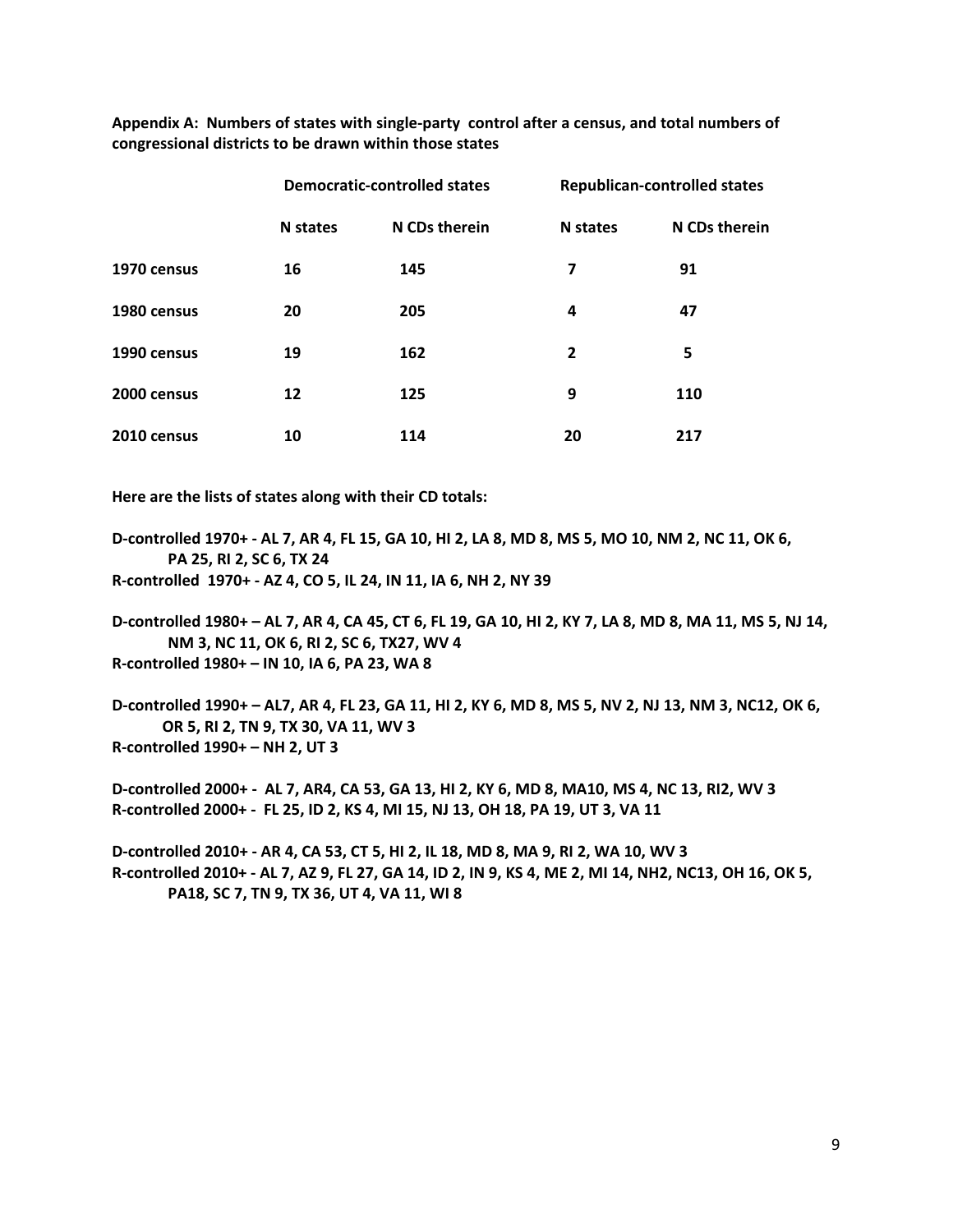## **Appendix B: Post‐election recap 12/18/18**

**The Yale Workshop on Redistricting took place on November 2‐3, 2018. That means it missed the 2018 midterm election that took place just a week later. Here is a post‐election update of the paper's data going into 2019‐2020.** 

**What is the outlook for the upcoming post‐2020‐Census round of redistricting? To be sure, relevant elections will keep taking place in calendar 2019, 2020, and even possibly 2021, that will affect the politics of redistricting following the Census. Many new relevant governors and state legislators have yet to be elected. Also, packets of U.S. House seats will be reapportioned across the states. But a lot of the situation is structured as of right now. Of key importance, most states elect their governors for 4‐year terms in national midterm years. Thus, many governors to assume office in January 2019 will hang on through the redistricting cycle. Also, path dependence will no doubt favor many current state legislators running again in November 2000. As for the reapportionment of seats, that isn't likely to make much difference to the parties' new CD holdings—maybe on balance a very few seats to the GOP's favor owing chiefly to ballooning population in Texas.** 

**As in the logic of Appendix A, here are the figures for the single‐party‐control metric as of January 2019. Ns of CDs per state are as of that time (that is, not the projections for 2002+).** 

|              | <b>Democratic-controlled states</b> |               | <b>Republican-controlled states</b> |               |  |
|--------------|-------------------------------------|---------------|-------------------------------------|---------------|--|
|              | N states                            | N CDs therein | N states                            | N CDs therein |  |
| January 2019 | 15                                  | 167           | 20                                  | 191           |  |

 **WA10 D‐controlled – CA53, CO7, CT5, HI2, IL18, ME2, MD8, MA9, NV4, NJ12, NM3, NY27, OR5, RI2,** 

**R‐controlled – AL7, AR4, AZ9, FL27, GA14, ID2, IN9, IA4, KS4, KY6, MS4, MO8, NC13, OH16, OK5, SC7, TN9, TX36, UT4, WV3** 

**I hope I got all this right. As the coding rules allow, NC is classified as GOP because its R legislature can dominate a veto‐less D governor, and KS as GOP because its 2/3 R legislature can override a D governor.** 

**Generally speaking, on the redistricting front, the Republicans survived the 2018 midterm pretty well. Keeping the governorships of AZ, TX, FL, GA, OH, and IA helped. Also, compared to the situation in 2011‐12, the GOP will now control in single‐party terms a surprising total of six states that it didn't fully control back then—AR, IA, KY, MS, MO, WV, chiefly southern and border states. Still, the Democrats did score major gains in the 2018 election. Compared to their holdings going in, they won full control of NY, they captured the IL governorship, and they won the governorships of MI and WI, thus switching those two rust‐belt prizes (as with PA earlier in the 2014 midterm) out of the GOP column into the divided‐government column.**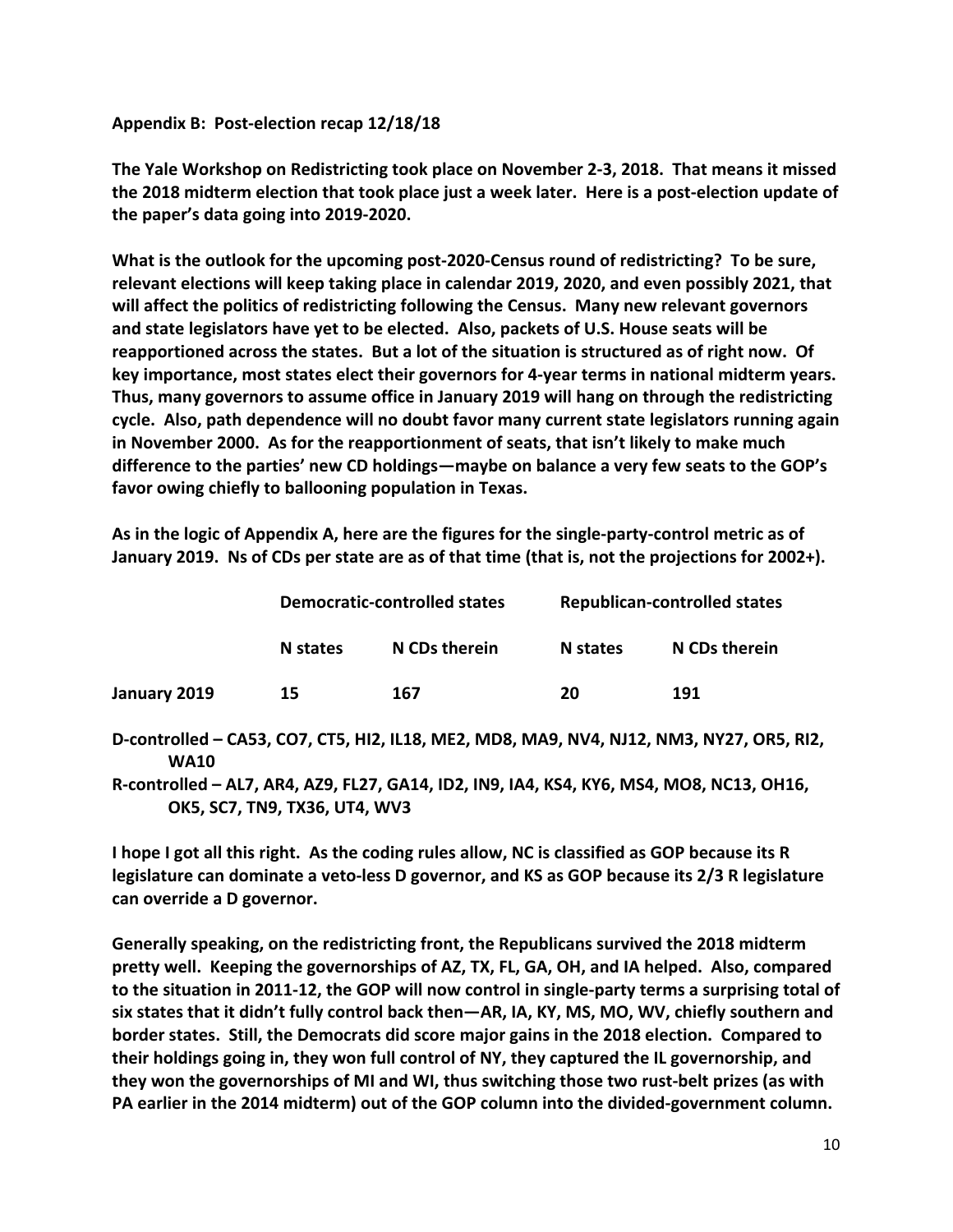**Beyond all this, it is worth mentioning that voters seem to have erected new impediments to the chicanery of single party control, bipartisan commissions and such, in a number of additional states including apparently CO, MO, OH, and UT.** 

**All told, the Republicans as of January 2019 will thus enjoy a net 24‐seat edge (191 minus 167) in the single‐party‐control metric, compared with their 103‐seat edge (217 minus 114) in the wake of the 2011‐12 redraw that heralded the current decade. It is well to keep this GOP 24‐seat edge in perspective. It pans out as 6% of the total House membership. That's all. Once practical reality enters in—that is, once the various non‐pathways to partisan gerrymandering line up—the glitches, the legislative deadlocks, the commissions, the inventive legal constraints (as now in Missouri?), the armies of lawyers, the intrusive judges, the alarmed media, not to mention just plain abstention from edginess by the parties—this formal 6% GOP edge in the arithmetic must be worth pretty close to zero.** 

**An afterthought. My focus in this paper is the formally necessary condition for partisan gerrymandering. Among other things, I wanted to point out that that this condition is routinely not met. A can't‐do‐it condition of divided party control has blanketed roughly half the CDs of the country at line‐drawing time through the 2000s, albeit somewhat more than that in the 2010s. It is important to see this limitation. It is equally important to see that a necessary condition runs far short of signifying a sufficient condition. It is an outer‐boundary condition. To find out what has actually happened, where and when and how, in the many redistricting contexts that have formally satisfied the single‐party metric yet not actually given rise to partisan gerrymandering would be a back‐breaking empirical task. Spotty at best is the existent secondary literature on the topic across the five decades.** 

**Yet one comment is in order. Readers of Figures 2 and 3 might have scratched their chins. What's going on with those Democratic edges in the single‐party‐control metric before calendar 2000—bonuses that were enormous in the 1980s and 1990s? Is it the "solid South"? Didn't the Democrats have a lock on everything down there, thus rendering partisan gerrymandering gratuitous and unattempted? Maybe the region's Democrats had no cause to play with the matches. So perhaps the single‐party‐control metric is irrelevant? Well, not really. For purposes here, I don't see any reason to treat the South as if it existed on some other planet. At the level of U.S. House districts, the South was in play. From 1950 through 1990—that is, before the Republican explosion that hit the South in the 1994 midterm—some 65 southern CDs elected a Republican member of Congress at one time or another, including at least two in each of the eleven ex‐Confederate states. Yes, the Democrats did ordinarily control the South's state governments, but they had plenty of GOP targets to aim at. For example, they nearly wiped out Newt Gingrich after the 1990 Census. In North Carolina and Virginia, partisan blood feuds over districting in the Appalachian area went back a century. One analysis of redistricting after the 1970 Census hinges on "the seven states [anywhere in**